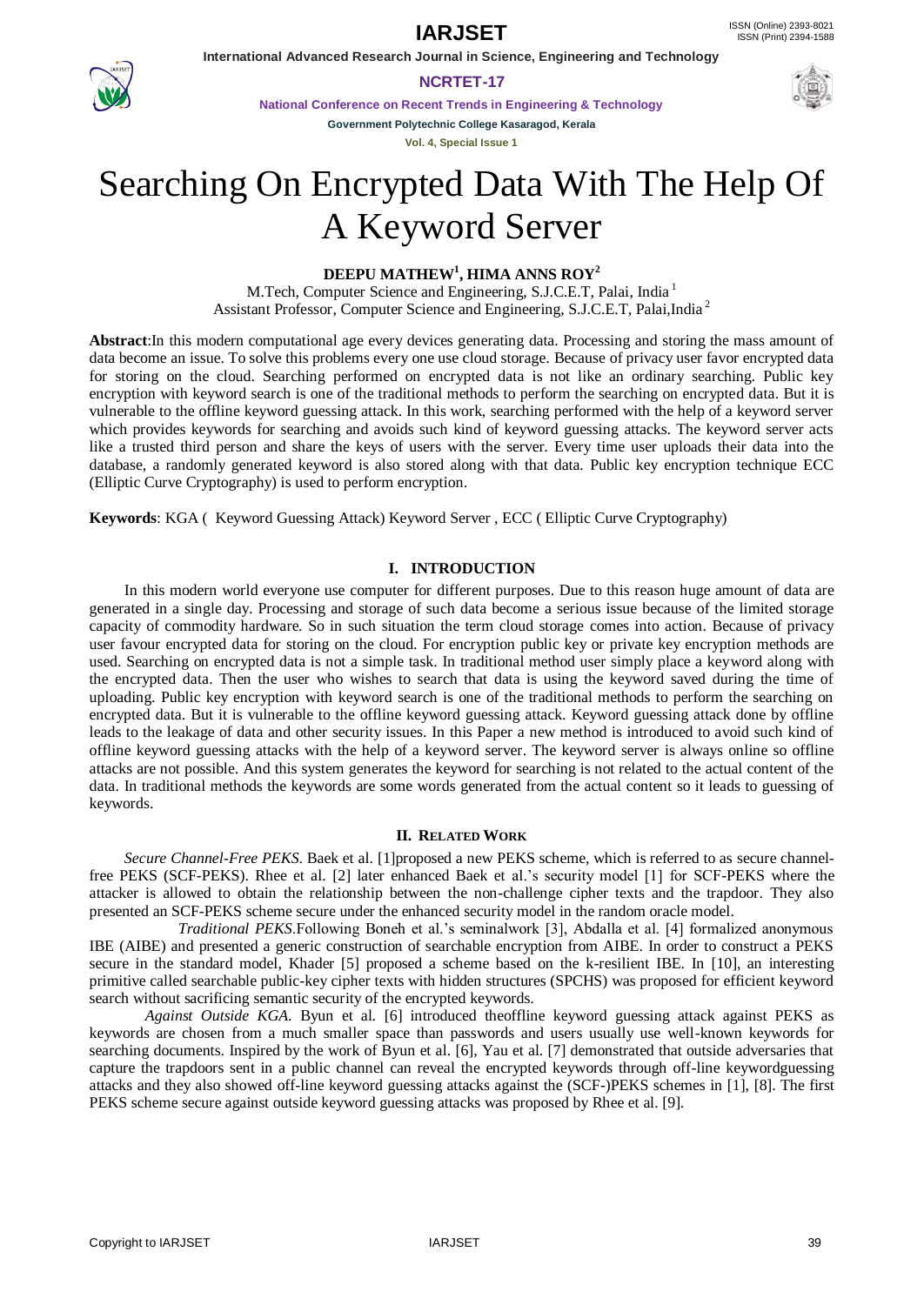

## **International Advanced Research Journal in Science, Engineering and Technology NCRTET-17**

**National Conference on Recent Trends in Engineering & Technology**

**Government Polytechnic College Kasaragod, Kerala Vol. 4, Special Issue 1**

## **III.PROPOSED SYSTEM**

## A. An Overview

B. The Searching on encrypted data with the help of a keyword server is motivated by the observation thatthe offline KGA can be dealt with by employing a semi-trusted third party, namely Keyword Server (KS) which is separated from the Storage Server (SS).Roughly speaking, in an SA-PEKS system, the KS owns the public/secret key pair (pk,sk). Users authenticate themselves to the KS and are provisioned with per-user credentials. Different from the PEKS framework where the PEKS cipher text and the trapdoor are derived from the original keyword directly, the user needs to interact with the KS in an authenticated way to obtain the pre-processed keyword, namely KS-derived keyword, before the generation of the PEKS cipher text and the trapdoor. More specifically, given an original keyword w, the sender has to access the KS through authentication and run an interactive protocol with the KS. At the end of the protocol execution, the sender gets the corresponding KS-derived keyword.

### C. Proposed Architecture



Fig. 1: Searching on encrypted data with the help of a keyword server.

Figure1 shows the architectural diagram of the system. The system contains 3 modules namely user, storage server and keyword server. User module deals with the activities of user. This module contains the functions such as uploading data, search the data that posted by the other user .Storage server is the person who manages the domain. This module provides the facilities for the admin for managing users, providing key pairs etc… Keyword server is a person who provide the keywords to the user who wants to search on encrypted data.

### D. Work Flow

Step1:The KS (keyword server owns the public/secret key pair.

Step2: The sender sends original keyword to server

Step3: The sender gets the corresponding KS-derived keyword of w as ksdw

Step4:The sender then generates the PEKS ciphertext by regarding the KS-derived keyword ksdw as the final keyword.

Step5:The receiver interact with KS to obtain ksdw"(input is the keyword w") And then generates the corresponding trapdoor.

### **IV. IMPLEMENTATION**

- A. Functional Requirements
- Anybody can use the system but the requirement is a valid username and password.
- The system have a database which contains the information about the all users, admin etc…
- The system check the genunity of the user.
- B. Non Functional Requirements
- a) Hardware Requirements

| Processor  | P4       |
|------------|----------|
| <b>RAM</b> | :2GB     |
| Hard Disc  | : 500GB  |
| Monitor    | :14'SVGA |
| CD Drive   | :52X     |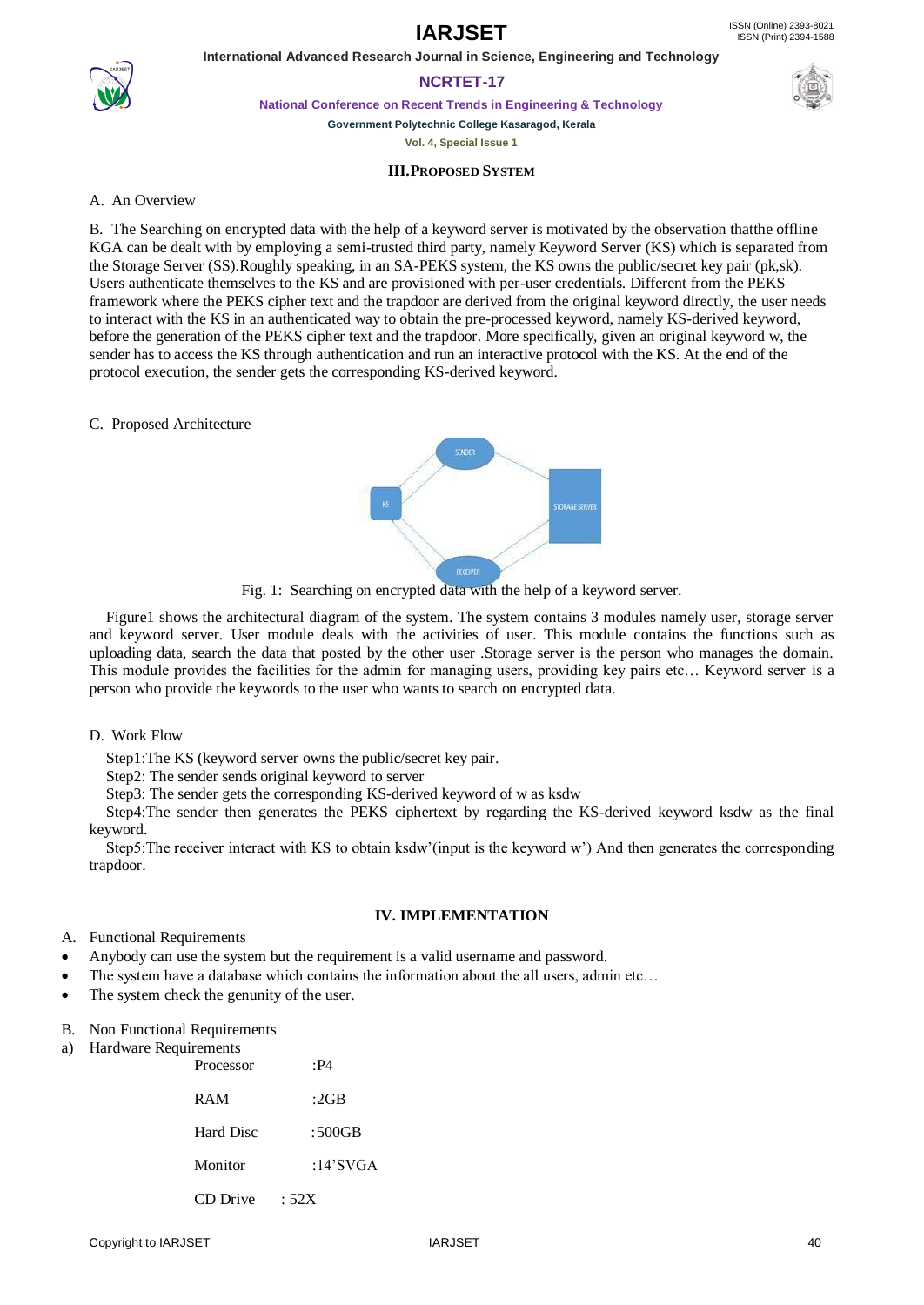**International Advanced Research Journal in Science, Engineering and Technology NCRTET-17**

**National Conference on Recent Trends in Engineering & Technology**

**Government Polytechnic College Kasaragod, Kerala**

**Vol. 4, Special Issue 1**

## b) Software Requirements

| <b>Operating System</b> | : Windows- $XP$ |           |
|-------------------------|-----------------|-----------|
| Front-end               |                 | : JAVA    |
| Back-end                |                 | :My SOL   |
| IDE                     |                 | :Netbeans |
|                         |                 |           |

## *C. Methodology*

*a) Elliptic Curve Cryptography*

All Elliptic Curve Cryptography (ECC) was discovered in 1985 by Victor Miller (IBM) and Neil Koblitz (University of Washington) as an alternative mechanism for implementing public-key cryptography.

$$
y^2 = x^3 + ax + b
$$

Few terms that will be used,

- E -> Elliptic Curve
- P -> Point on the curve

n -> Maximum limit ( This should be a prime number)



## Key Generation

Key generation is an important part where we have to generate both public key and private key. The sender will be encrypting the message with receiver's public key and the receiver will decrypt its private key.

Now, we have to select a number **'d'** within the range of **'n'**.

Using the following equation we can generate the public key

The equation of an elliptic curve is given as,

 $Q = d * P$ 

**d** = The random number that we have selected withinthe range of (**1 to n-1**). **P** is the point on the curve. 'Q' is the public key and "d" is the private key.

### **Encryption**

Let 'm' be the message that we are sending. We have to represent this message on the curve. This have in-depth implementation details. All the advance research on ECC is done by a company called certicom. Consider *'m'* has the point '*M*' on the curve '*E*'. Randomly select 'k' from  $[1 - (n-1)]$ .

Two cipher texts will be generated let it be **C1** and **C2**.

**C1 = k\*P C2 = M + k\*Q** C1 and C2 will be send.



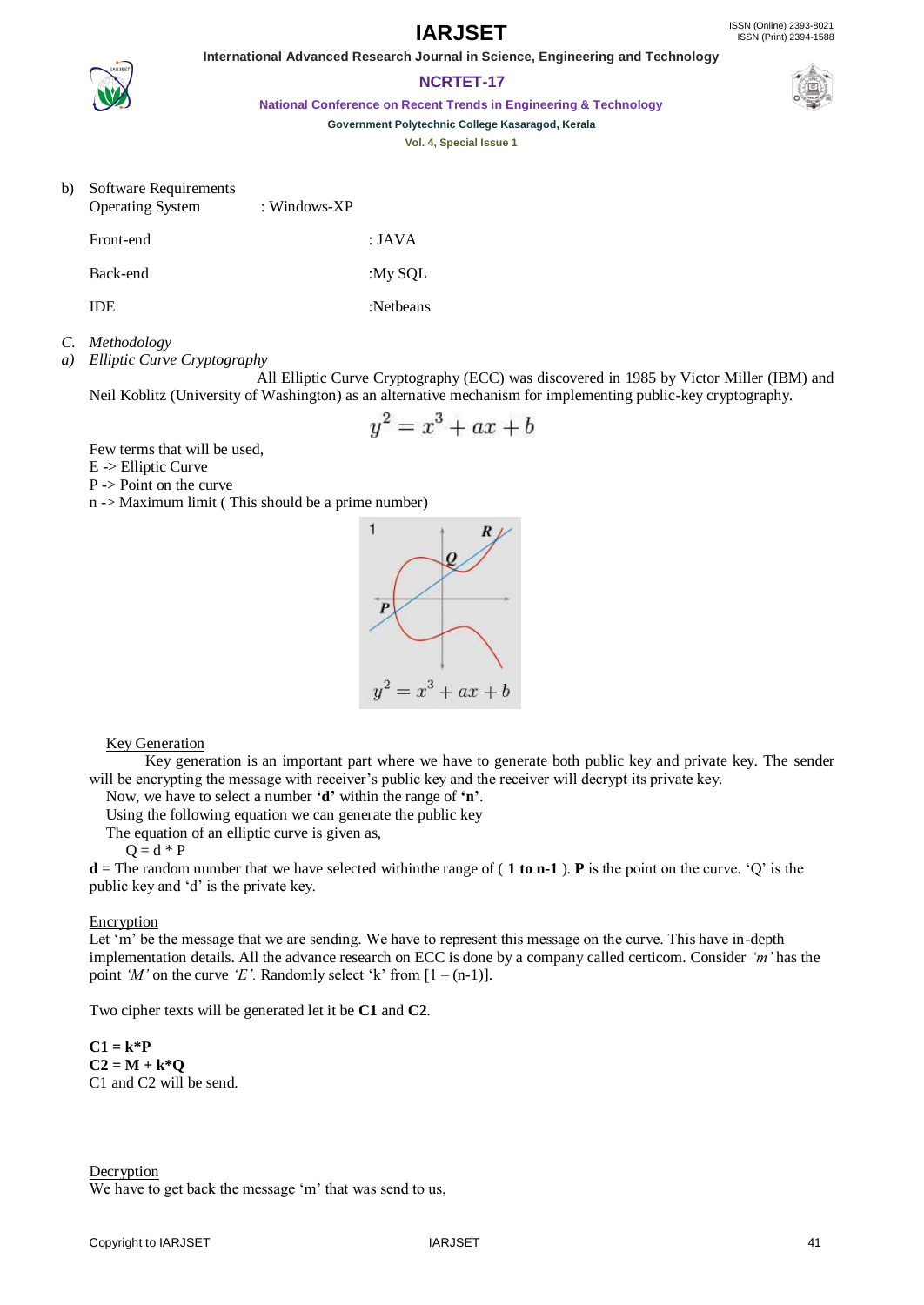

## **NCRTET-17**

**National Conference on Recent Trends in Engineering & Technology**



**Government Polytechnic College Kasaragod, Kerala**

**Vol. 4, Special Issue 1**

 $M = C2 - d * C1$ M is the original message that we have send.

Proof How does we get back the message,

 $M = C2 - d * C1$ 

'M' can be represented as 'C2 –  $d * Cl'$ 

 $C2 - d * C1 = (M + k * Q) - d * (k * P) (C2 = M + k * Q$  and  $C1 = k * P$ 

 $= M + k * d * P - d * k * P$  (canceling out k \*d \* P)

 $=$  M ( Original Message )

## D. Bouncy Castle FIPS Java API

This API is used to implement cryptographic algorithms. The Bouncy Castle APIs (BC) divide into 3 groups: there is a light-weight API which provides direct access to cryptographic services, a JCA/JCE provider built on top of the lightweight API that provides access to services required to use the JCA/JCE, and another set of APIs which provide handling of protocols such as Cryptographic Message Syntax (CMS), OpenPGP, Time Stamp Protocol (TSP), Secure Mime (S/MIME), Certificate Management Protocol (CMP), as well as APIs forgenerating Certification Requests (CRMF, PKCS#10), X.509 certificates, PKCS#12 files and other protocol elements used in a variety of standards. The total code base, including porting code for different JVMs, is currently sitting at 499,000 lines of Java.In terms of an overall design the APIs have been put together in a manner that allows the different classes defined to be used to create objects which can be assembled in a variety of ways, regardless of whether it makes sense.



Fig.2. Generation of keyword.

| File Name    | JavaApplication1.java<br>۰                                                                                                   | Request Keyword |
|--------------|------------------------------------------------------------------------------------------------------------------------------|-----------------|
| Enc. Keyword | UCCI C.)                                                                                                                     | Search          |
|              | <b>A. Keword Server</b>                                                                                                      | $-1$            |
|              | Server Started and Ready to connect.<br>Keyword request received from the user hry<br>Encrypted Keyword sent to the user hry |                 |
|              |                                                                                                                              |                 |
|              |                                                                                                                              |                 |
|              |                                                                                                                              |                 |
|              |                                                                                                                              |                 |

**Fig.3. Keyword send to the user**